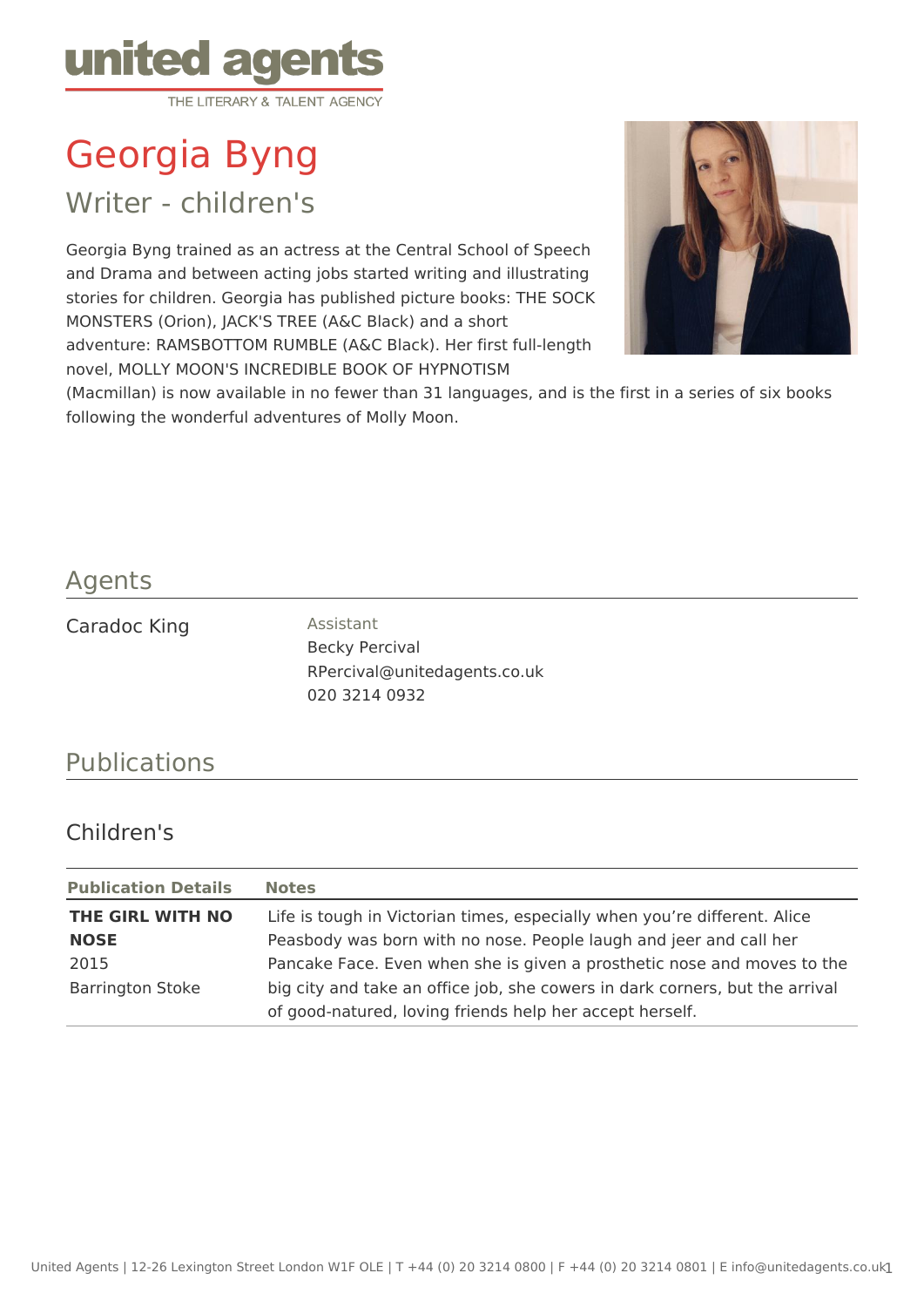| <b>Publication Details</b>                                                                                                                                                                                                           | <b>Notes</b>                                                                                                                                                                                                                                                                                                                                                                                                                                                                                                                                                                                                                                                                                                                                                                                                                                                                                                                                                                                                                                                                                                                                                                                                              |
|--------------------------------------------------------------------------------------------------------------------------------------------------------------------------------------------------------------------------------------|---------------------------------------------------------------------------------------------------------------------------------------------------------------------------------------------------------------------------------------------------------------------------------------------------------------------------------------------------------------------------------------------------------------------------------------------------------------------------------------------------------------------------------------------------------------------------------------------------------------------------------------------------------------------------------------------------------------------------------------------------------------------------------------------------------------------------------------------------------------------------------------------------------------------------------------------------------------------------------------------------------------------------------------------------------------------------------------------------------------------------------------------------------------------------------------------------------------------------|
| <b>MOLLY MOON AND</b><br>THE MONSTER MUSIC<br>2012<br>UK: Macmillan US:<br>HarperCollins; Chinese<br>(simplified): Beijing<br>Children's and Juvenile;<br>German: Hanser;<br>Russian: Atticus-<br>Azbooka                            | Eleven-year-old Molly Moon is known and loved for her incredible powers -<br>hypnotism, time-travelling, mind reading But now something seems to<br>have power over her. Not only has it made her a brilliant musician, it's<br>given her thousands of new fans, all of whom are mesmerized by her.<br>Literally. Only Petula, her pet pug, senses an off-note. Molly-the-Maker-of-<br>Magical-Music is one thing, but Molly-the-Big-Old-Meanie is another - and<br>every day Petula sees her kind owner become more and more horrible.<br>What is going on? And can one determined dog sort it out before Molly<br>becomes truly monstrous?                                                                                                                                                                                                                                                                                                                                                                                                                                                                                                                                                                              |
| <b>MOLLY MOON'S</b><br><b>INCREDIBLE BOOK</b><br><b>OF HYPNOTISM</b><br>2010<br>UK: Macmillan<br>Children's; US &<br>Canada: HarperCollins;<br>Basque: Erein; Bosnian:<br>V.B.Z; Catalan: SM<br>(Cruilla); Chinese<br>(simplified    | Orphan Molly Moon was found as a baby in a box marked 'Moon's<br>Marshmallows'. She lives in grim Hardwick House, ruled over by<br>monstrous, hairy-faced Miss Adderstone who makes her clean the toilets<br>with her toothbrush. As if that wasn't bad enough, Molly's best friend<br>Rocky is suddenly taken away to a new life with new parents.<br>While moping around the library Molly finds a mysterious old book on<br>hypnotism and her life changes overnight. She discovers she has an<br>amazing power to make people do anything she wants them to. Miss<br>Adderstone is soon completely under her control, and Molly plots her<br>daring escape from the orphanage. With some dazzling flashes from her<br>hypnotic green eyes, she boards a jet bound for New York, where she<br>hopes to find Rocky, fame and fortune.<br>But a sinister stranger is following her every move. He knows Molly's<br>secret and is determined to use her extraordinary gift for his own evil plan.                                                                                                                                                                                                                         |
| <b>MOLLY MOON'S</b><br><b>HYPNOTIC TIME</b><br><b>TRAVEL ADVENTURE</b><br>2010<br>Macmillan; AUDIO UK:<br>Macmillan<br>(unabridged); Catalan:<br>SM (Cruilla); Dutch:<br>Pimento; Estonian:<br>Tiritamm; Finnish:<br>Söderström; Fre | Molly Moon, 11 year old master hypnotist, finds herself in 1870 Jaipur in<br>colonial India, facing an opponent even more dangerous than her uncle<br>Cornelius Logan, the arch-villain of MOLLY MOON STOPS THE WORLD.<br>Bittidat poses as a Maharajah, is the world's most powerful hypnotist, and<br>can travel through time with the help of his magic crystals. But he wants<br>much more - to go back to the beginning of Time itself and find the great<br>Light which bestows immortality. Molly is the single obstacle to his plans,<br>and he must hypnotise her through time and space and destroy Molly<br>before she reads THE INCREDIBLE BOOK OF HYPNOTISM. In Bittidat's<br>palatial Rajastani quarters, Molly of the present is confronted by the<br>spellbound Mollys of the past, her ten-year-old self, her six-year-old self<br>and even a baby Molly and a puppy Petula. Each Molly of the past must be<br>saved, for without a past, the Molly of the present and future cannot exist.<br>Join Molly and her friends Rocky, Forest, Ojas and Amrit the adorned<br>elephant in a colourful passage through Victorian India in Georgia's Byng's<br>fourth book in the best selling Molly Moon series. |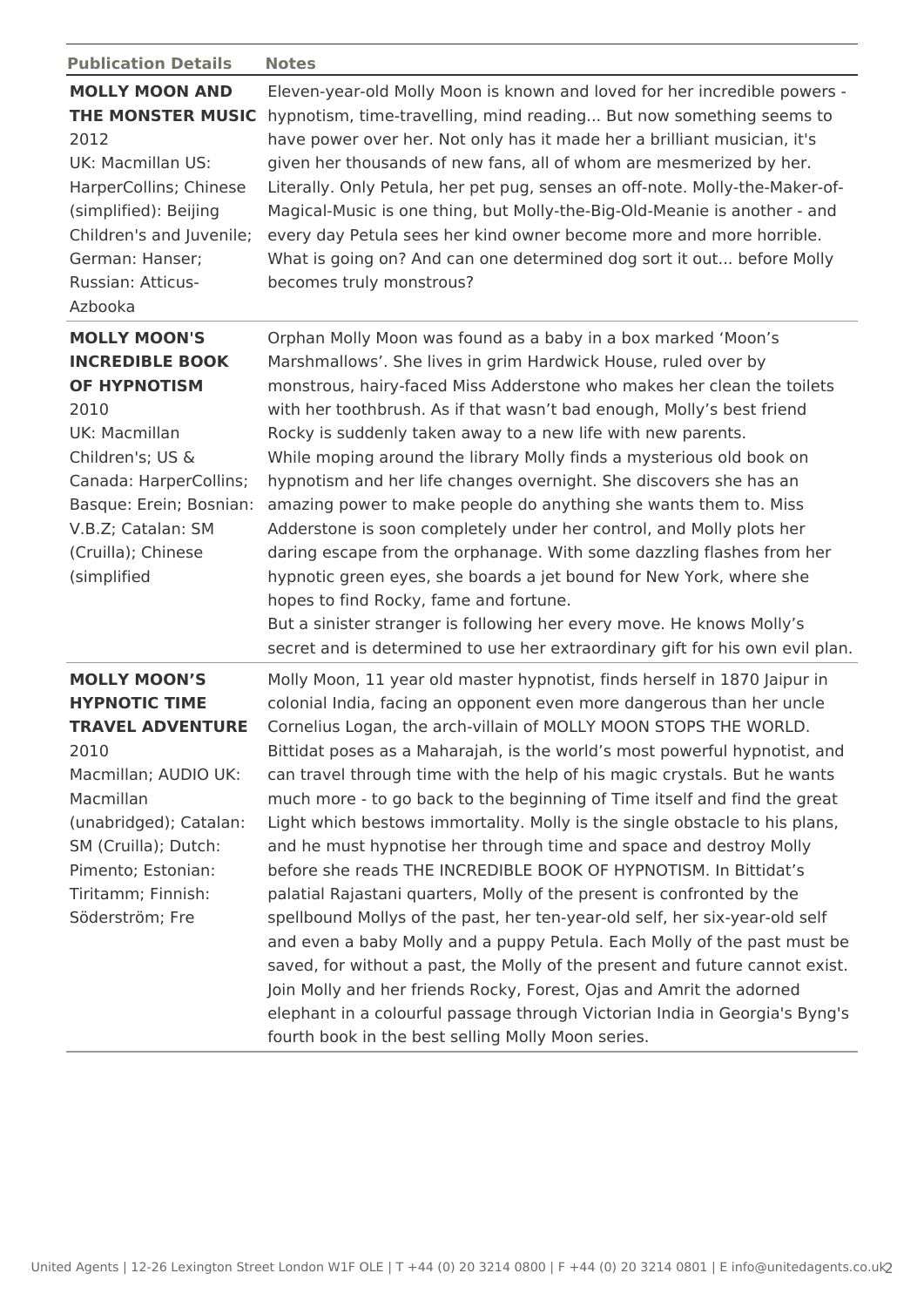| <b>Publication Details</b>                                                                                                                                                                                                           | <b>Notes</b>                                                                                                                                                                                                                                                                                                                                                                                                                                                                                                                                                                                                                                                                                                                                                                                                                                                                                                                                                                                                                                                                                                                                                      |
|--------------------------------------------------------------------------------------------------------------------------------------------------------------------------------------------------------------------------------------|-------------------------------------------------------------------------------------------------------------------------------------------------------------------------------------------------------------------------------------------------------------------------------------------------------------------------------------------------------------------------------------------------------------------------------------------------------------------------------------------------------------------------------------------------------------------------------------------------------------------------------------------------------------------------------------------------------------------------------------------------------------------------------------------------------------------------------------------------------------------------------------------------------------------------------------------------------------------------------------------------------------------------------------------------------------------------------------------------------------------------------------------------------------------|
| <b>MOLLY MOON,</b><br><b>MICKY MINUS AND</b><br><b>THE MIND MACHINE</b><br>2010<br>UK: Macmillan<br>Children's Books US:<br>HarperCollins USA;<br>Catalan: Ediciones SM<br>(Cruilla); French: Albin<br>Michel; Greek:<br>Psichogios; | Molly Moon is on a mission to bring her long-lost twin brother, Micky,<br>home. But before she can rescue him she has to find him, and he could be<br>anywhere! Luckily Molly's time-travel talents and world-stopping skills<br>help her in her search  until a baby-faced villain with a precocious plan<br>to have the world's biggest brain gets in her way! Can Molly, Petula the<br>dog and their best friend, Rocky, use Molly's new secret weapon mind<br>reading to defeat the brainy babe and her monstrous mind machine?                                                                                                                                                                                                                                                                                                                                                                                                                                                                                                                                                                                                                               |
| <b>MOLLY MOON STOPS</b><br><b>THE WORLD</b><br>2010<br>UK: Macmillan;<br>US&Canada:<br>HarperCollins; Basque:<br>Erein; Catalan: Cruilla;<br>Chinese: China<br>Children's Publishing<br>House; Danish: Se                            | Molly Moon is an orphan with dazzling hypnotic powers. She can make<br>anyone do anything she wants them to. But when she's asked to<br>investigate the sinister activities of an American billionaire, Molly is up a<br>against a deadly opponent. Primo Cell is a master hypnotist who secretly<br>controls the minds of Hollywood's biggest stars. Can Molly take her<br>powers to new heights in this battle against evil?<br>Prepare to be zapped into the fantastic sequel to MOLLY MOON'S<br>INCREDIBLE BOOK OF HYPNOTISM, the best-seller that launched one of<br>the most exciting new talents in children's books.                                                                                                                                                                                                                                                                                                                                                                                                                                                                                                                                      |
| <b>MOLLY MOON AND</b><br><b>THE MORPHING</b><br><b>MYSTERY</b><br>2010<br>UK: Macmillan<br>Children's Books; US:<br>HarperCollins;<br>Norwegian: Aschehoug<br>Norsk; Swedish: Forma;<br>Thai: Pearl; Catalan:<br>Cruilla;Spa         | Molly Moon's parents think their daughter should try living a normal life.<br>They hire a tutor and ban Molly from using her magical powers, but Molly<br>is a time-travelling, mind-reading, time-stopping master hypnotist - even<br>if she doesn't go looking for adventure, adventure has a way of always<br>finding her.<br>A book written by Molly's great-great grandfather has fallen into the<br>hands of a swanky casino owner who can only have the wickedest of<br>intentions in mind - for the book divulges the ancient secret of morphing,<br>and whoever can master the ability to morph into the animal or human of<br>their choice will be able to control the entire world in no time at all! Molly,<br>her newfound brother Micky, and her trusty pug Petula find themselves on<br>a hair-raising race against time to track down the book before it's too late.<br>But once the secret of morphing is out, who - or what - can they trust?<br>From the jungles of South America to afternoon tea at Buckingham<br>Palace, MORPHING MADNESS is the fifth book in the Molly Moon series,<br>and is crammed full with adventures and surprises! |